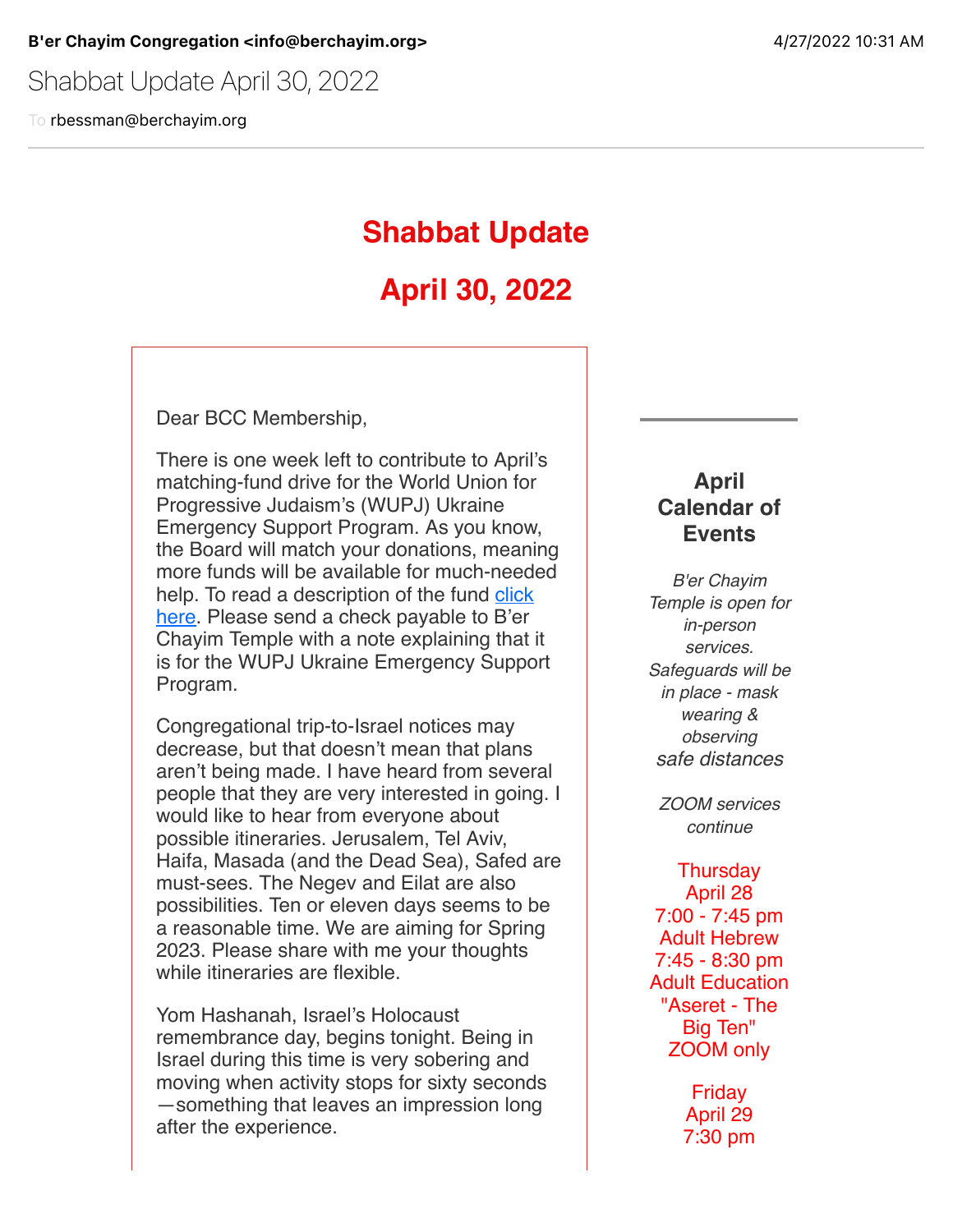Friday is Michael Sinclair's last Friday service with us. He is leaving the Appalachian Mountains with their beautiful views around every corner, heading south to some of the flattest lands in the country. Come and wish him luck. Yes, onegs have returned. Thanks to the Langs and the Reynolds for providing some nosh last week.

Classes continue at full strength, though we feel the pull of summer's break close at hand. I think we have a few good weeks left for a final push for learning. Adult Hebrew at 7:00 pm tomorrow, with Adult Education following at 7:45 pm. Friday night services at the Temple (and on Zoom) are at 7:30 pm before the previously-mentioned oneg honoring Michael Sinclair.

Shabbat Shalom,

Cantor Richard Bessman

# This Week's Torah Portion

**Acharei Mot II**

**II ת"מ י%ֲחַאAfter the Death [of the Two Sons of Aaron]**

**Leviticus 18:1–30**

Summary:

Moses condemns the sexual practices of some neighboring peoples. Certain forms of sexual relations are prohibited. (18:1-30)

Since the above summary is so short - here is another commentary on this week's Torah portion - so timely with the just past Earth Dav!

Erev Shabbat **Service** In-Person & ZOOM

**Thursday** May 5 7:00 - 7:45 pm Adult Hebrew 7:45 - 8:30 pm Adult Education "Aseret - The Big Ten" ZOOM only

Friday May 6 NO Erev Shabbat Service

> **Saturday** May 7 10:00 am **Morning Shabbat Service** In-Person & ZOOM

#### **Yahrzeits for week ending April 30**

Betty White

Jack Minkelgreen

Louis Londe

Morris Mandell

Anna Schoffman

Cora Shapiro

Nathaniel Isaacs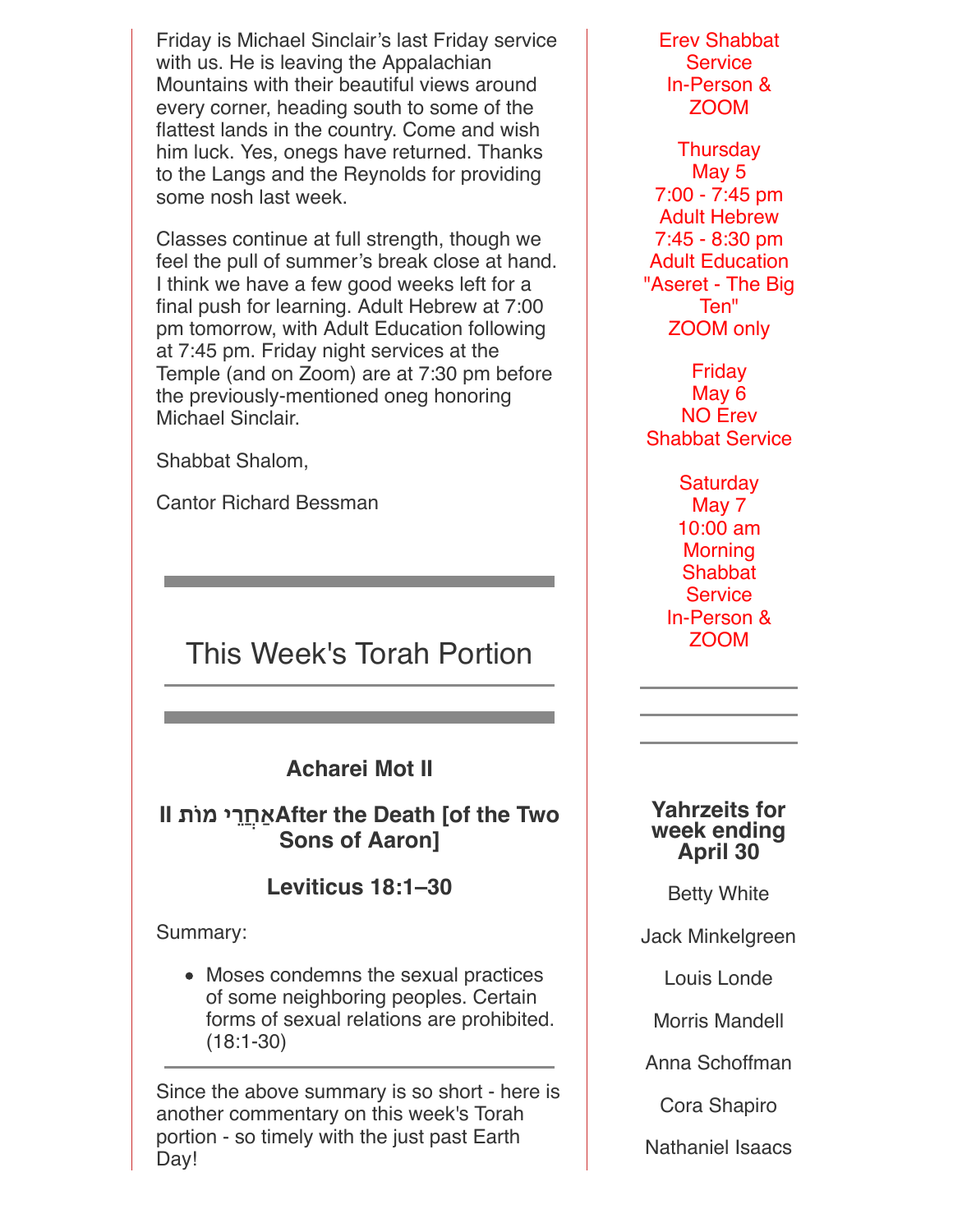### **It's Time to Cultivate a Connection with the Earth**

Acharei Mot II, Leviticus 18:1–30

D'Var Torah By Rabbi Ben Spratt

In Parashat Acharei Mot, we read:

 "You must keep My laws and My rules, you must not do any of those abhorrent things, neither the citizen nor the stranger who resides among you; for all those abhorrent things were done by the people who were in the land before and the land became defiled. So let not the land vomit you out for defiling it, as it spewed out the nation that came before you." (Lev. 18:26-28).

There are many elements that mark the spiritual mindset. Biblically, it is a perception of connection: divinity to humanity, cause to effect, blessing to virtue, and struggle to sin. Much of this ancient lens runs counter to modernity, in which humanity is seen as separate from beast and earth. In Torah, we see rain as relationship, an earth woven with ethic. Blessing is felt through pastoral plentitude, punishment through agricultural atrophy. The priestly precision of Leviticus imagines an ecology in which human morality determines terrestrial harmony. In Parashat Acharei Mot, we are deluged again with detail, ranging from priestly rites to sexual ethics, unified in conveying the sense that such laws guide us towards cosmic harmony.

Just as any being, when faced with disease and the invasion of something incompatible, will vomit out the offensive element, so too will the Land. For Leviticus, divine law is natural law: in adhering to one, the other is fulfilled. Conversely, violation of such law results in a punishment of both deity and dirt.

For some, we read such stricture as irrelevant or offensive; for others, we may see them as reflections of a worldview both primitive and simplistic. Today, few see the rise and fall of nations as a reflection of ritual accuracy or

Ben Schindler

Helen Wilner

Rae Pariser

Yosef Fivel Kaplon

## **Happy Birthday**

**April 12** Alan Clark

**April 14** Jill Klein

**April 22** Leslie Leibowitz

> **April 29** Alan Arnson

## **Happy Anniversary**

**April 10** Beth & Ben **Goldstein** 

**April 26** Judi & Harry Haag

share your birthday and anniversaries dates with our friends and families...contact info@berchayim.org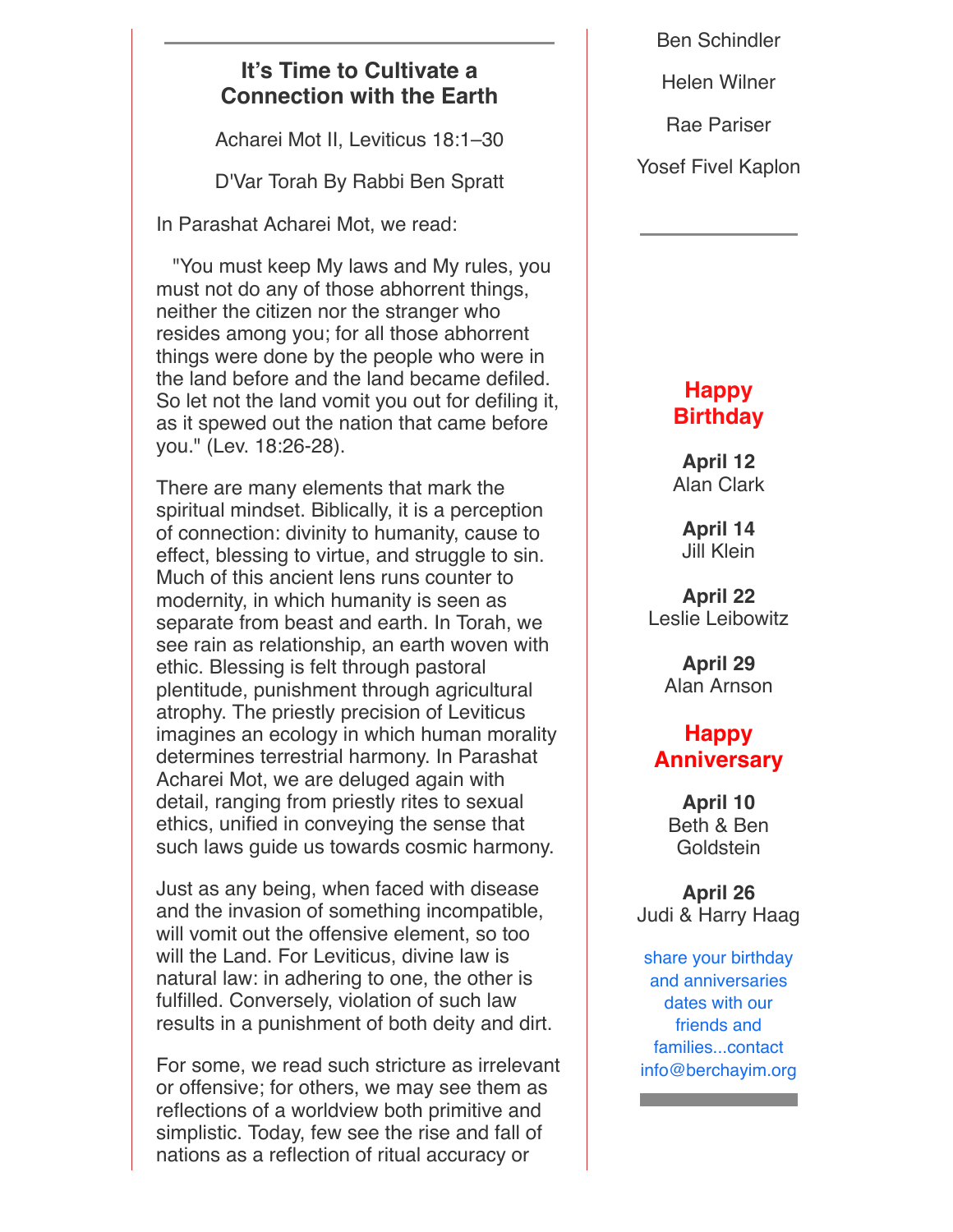natural disaster as correlated to carnal choices. But the mindset of a perception of connection is one that we return to in a 21stcentury definition of ecology. We are now aware of the immense complexities of our ecosystem: polar melts link to a polar vortex, hurricanes lead to migratory shifts that alter crop fertility. We are, more than ever in modernity, aware of our human impact on a global scale, and conscious of a connectedness to which we are subject.

Many of our early Sages, though living in an era without Temple or priestly performance, maintained this biblical ecology. In a midrash on Creation, we read:

 "Look at God's work – for who can straighten what He has twisted?" (Kohelet 7:13). When the Blessed Holy One created the first human, He took him and led him round all the trees of the Garden of Eden and said to him: "Look at My works, how beautiful and praiseworthy they are! And all that I have created, it was for you that I created it. Pay attention that you do not corrupt and destroy My world: if you corrupt it, there is no one to repair it after you." (Kohelet Rabbah 7:13)

The state of earth and environment is a reflection of human ethic; so too, our treatment and stewardship of the world mean to mirror the height of humanity. The concept is further expanded in the Babylonian Talmud not only to any wanton destruction (Kiddushin 32a), but also to any kind of waste (B'rachot 52b) and even to over-ostentation and overindulgence (Chulin 7b; Shabbat 140b).

For many of the Chasidic masters, this same spiritual ecology also invites nature as a door to divinity. The late 18th-century rabbi, Nachman of Bratzlav, went so far as to believe that communing in nature was a necessary element of religious devotion. He wrote this prayer:

 "Master of the universe, grant me the ability to be alone; that it may be my custom to go outdoors each day among the trees and the grass, among all growing things and there

B'er Chayim **Contact** Information:

Temple phone: 301-722-5688

Cantor Bessman email: rbessman@ berchayim.org

#### "Virtual" instructions -

*To watch on Zoom send an email to admin@berchayim.org and the ID and Password will be emailed back to you. The ZOOM Id and Password will be the same each Friday evening. Please remember that Rebecca is part time, and leave yourself enough time.*

*Following along in prayerbooks for ZOOM services: Links for prayerbooks are found on our website (www.berchayim.org). Those links will take you to Mishkah T'Filah for Shabbat Services.*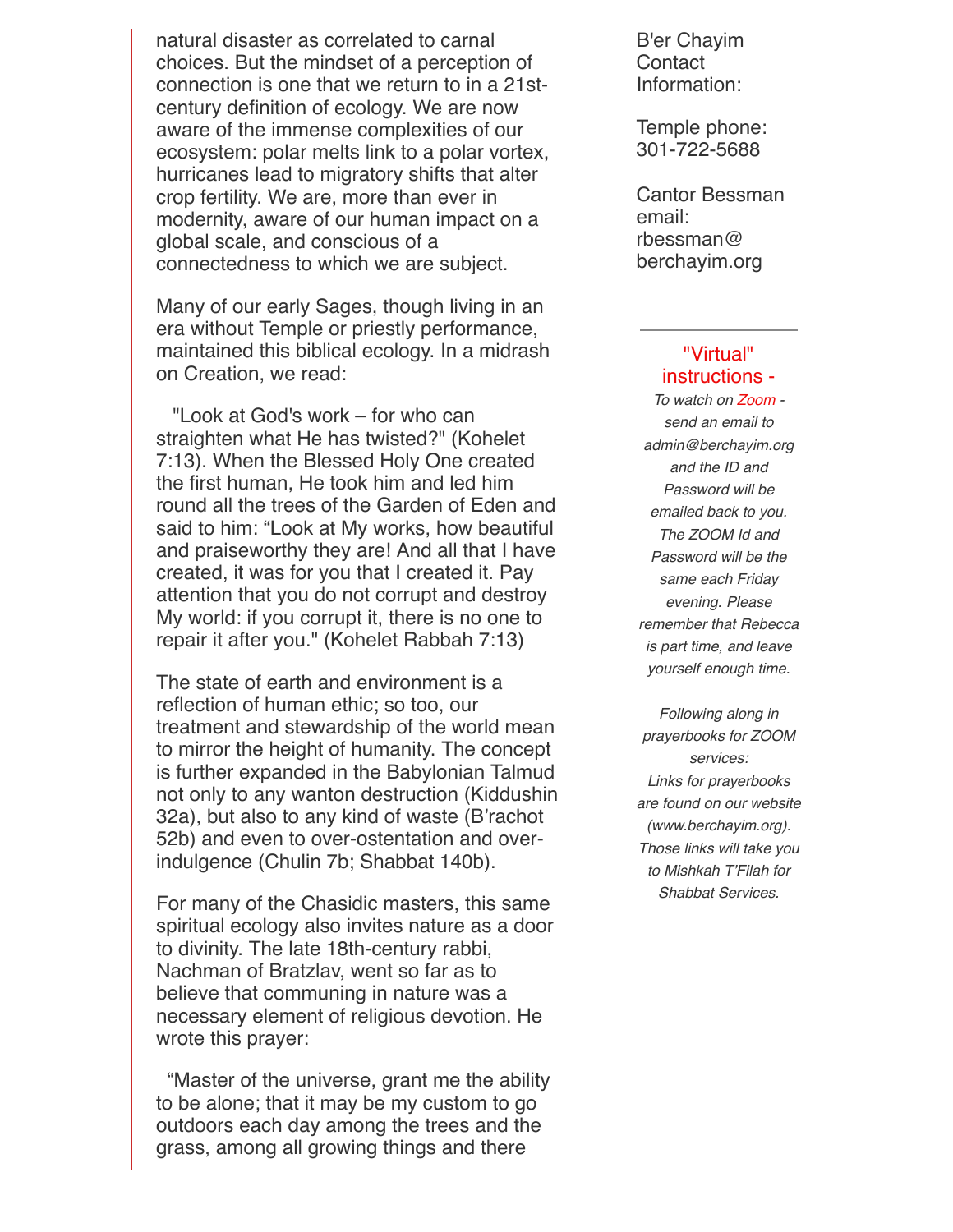may I be alone to enter into prayer, to talk with the One I belong to. May I express everything in my heart and may all the foliage of the field – all grasses, trees and plants – may they all awake at my coming, to send the power of their life into the words of my prayer, so that my prayer and speech are made whole through the life and spirit of growing things, which are made as one by their transcendent Source. May they all be gathered into my prayer and thus may I be worthy to open my heart fully in prayer, supplication and holy speech." (The Empty Chair [Woodstock, VT: Jewish Lights,1996], p. 86)

More than any other offering, perhaps our priestly precursors gift us today with the very mindset necessary for our own collective survival. In an age in which we see the collapse of ecosystems and rapid changes to climate and sea level, we are already seeing lands casting out their inhabitants. Rather than assuming such fates are both disconnected and beyond us, we inherit a spiritual tradition urging us towards a perception of connection. Such a frame offers a new ethic with ancient roots, one that invites us to see our each and every choice as woven into the very soil beneath us. Perhaps it is time to ditch the dialectic of disconnected dominion given by God in Eden (Gen. 1:26- 28), and instead set our sights as global gardeners.

The medieval English anchoress, mystic, and author, Julian of Norwich, writes:

**Be a gardener.**

 **Dig a ditch**

 **toil and sweat,**

 **and turn the earth upside down**

 **and seek deepness**

 **and water the plants in time.**

 **Continue this labor**